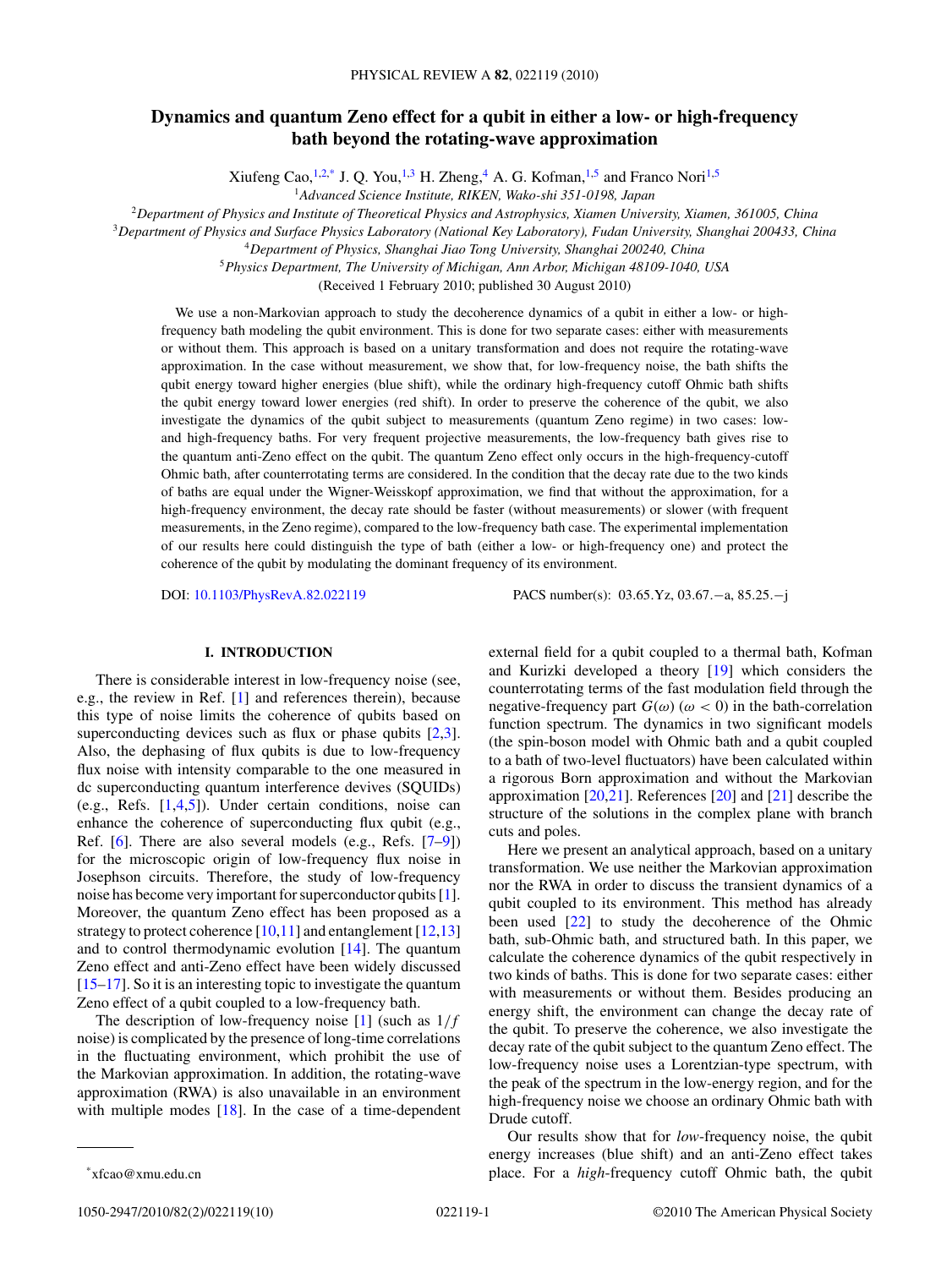<span id="page-1-0"></span>energy decreases (red shift) and the Zeno effect dominates. In the condition that the decay rate owing to the two kinds of baths are equal under the Wigner-Weisskopf (WW) approximation, we find that without the approximation, for a high-frequency environment, the decay rate should be faster (without measurements) or slower (with frequent measurements, in the Zeno regime), compared to the low-frequency bath case. This means that without measurement, the coherence time of the low-frequency noise is longer than the high-frequency noise,  $\tau_{\text{coherence}}^{(\text{low freq})} > \tau_{\text{coherence}}^{(\text{high freq})}$ . This demonstrates the powerful temporal memory of the low-frequency bath and stems from non-Markovian processes of qubit-bath interaction within the bath memory time [\[23\]](#page-9-0). The experimental implementation of our results here could distinguish the type of bath (either a lowor high-frequency one) and protect the coherence of the qubit by modulating the dominant frequency of its environment.

# **II. METHOD BEYOND THE RWA BASED ON A UNITARY TRANSFORMATION**

We describe a qubit coupled to a boson bath, modeling the environment, by the Hamiltonian

$$
H = -\frac{1}{2}\Delta\sigma_z + \frac{1}{2}\sum_k g_k (a_k^{\dagger} + a_k)\sigma_x + \sum_k \omega_k a_k^{\dagger} a_k. \quad (1)
$$

The boson bath and the spin- $\frac{1}{2}$  (fluctuators) bath will have the same dissipative effect on the qubit at zero temperature,  $T = 0$ , if both baths have the same correlation function [\[24\]](#page-9-0). However, for finite temperatures, the spin bath has a smaller effect on the qubit because of the likely saturation of the populations in the spin bath. Here, for simplicity, we only consider the case of zero temperature. That is, our results are also applicable to a fluctuator-bath at zero temperature. Our approach is based on a unitary transformation and can be used for different types of environmental baths. In the following we give detailed derivations for the low-frequency noise case.

The spectral density  $J(\omega)$  of the environment considered here is given by

$$
J(\omega) = \sum_{k} g_k^2 \delta(\omega - \omega_k) = \frac{2\alpha\omega}{\omega^2 + \lambda^2},
$$
 (2)

where  $\lambda$  is an energy lower than the qubit two-energy spacing  $\Delta$  and  $\alpha$  describes the coupling strength between the qubit and the environment. By choosing  $\Delta$  as the energy unit,  $\alpha/\Delta^2$  is a dimensionless coupling strength. When  $\omega \ge \lambda$ ,  $J(\omega) \sim 1/\omega$ , corresponding to a 1*/f* noise.

To take account of the counterrotating terms in  $\sum_{k} g_{k}(a_{k}^{\dagger} + a_{k})\sigma_{x}$ , we apply a canonical transformation to the Hamiltonian *H*:

$$
H' = \exp(S)H \exp(-S),\tag{3}
$$

with  $S = \sum_{k} \frac{g_k}{2\omega}$  $\frac{g_k}{2\omega_k}$ ξ<sub>k</sub>( $a_k^{\dagger} - a_k$ ) $\sigma_x$ , ξ<sub>k</sub> =  $\omega_k$ /( $\omega_k + \eta$  Δ), and

$$
\eta = \exp\left(-\sum_{k} \frac{g_k^2}{2\omega_k^2} \xi_k^2\right). \tag{4}
$$

Further explanations on the validity of the transformation can be found in the Appendix. Thus, the effective transformed Hamiltonian can be derived as (see the Appendix)

$$
H' \approx -\frac{1}{2}\eta \Delta \sigma_z + \sum_k \omega_k a_k^\dagger a_k + \sum_k V_k (a_k^\dagger \sigma_- + a_k \sigma_+), \quad (5)
$$

with

$$
V_k = \eta \Delta \frac{g_k \xi_k}{\omega_k}.
$$
 (6)

Comparing  $H'$  in Eq. (5) with the ordinary Hamiltonian in the RWA,

$$
H_{\text{RWA}} = -\frac{1}{2}\Delta\sigma_z + \sum_k \omega_k a_k^\dagger a_k + \sum_k \frac{g_k}{2} (a_k^\dagger \sigma_- + a_k \sigma_+),
$$
\n(7)

one can see that the unitary transformation plays the role of renormalizing two parameters in the Hamiltonian; that is, the energy spacing  $\Delta$  is renormalized,

$$
\Delta \longrightarrow \eta \, \Delta, \tag{8}
$$

and the coupling strength  $g_k/2$  between the qubit and the bath is renormalized,

$$
\frac{g_k}{2} \longrightarrow \left(\frac{2\eta \Delta}{\omega_k + \eta \Delta}\right) \frac{g_k}{2}.\tag{9}
$$

In the following we will study the decoherence dynamics of the qubit and the quantum Zeno effect using the transformed Hamiltonian H'.

Note that the term  $\sum_{k} g_k^2 \xi_k^2 / (2\omega_k^2)$  in Eq. (4) is larger than 0, so 0 < exp[ $-\sum_k g_k^2 \xi_k^2/(2\omega_k^2)$ ] < 1. Then the solution of *η* will be in the region from 0 to 1. Actually, the existence and uniqueness of the solution of  $\eta$  in Eq. (4) can be used as a criterion for the validity of our method. The parameter *η* can be regarded as a renormalization factor of the energy spacing  $\Delta$  and is calculated as

$$
\eta = \exp\left\{\frac{\alpha\left[\pi\lambda\eta \ \Delta - \lambda^2 - \eta^2\Delta^2 + (\lambda^2 - \eta^2\Delta^2)\log\left|\frac{\lambda}{\eta \Delta}\right|\right]}{(\lambda^2 + \eta^2)^2}\right\}.
$$
\n(10)

Obviously, *η* is determined self-consistently by this equation.

#### **A. Nonmeasurement decoherence dynamics**

Let us first consider the dynamics without measurement. We diagonalize the transformed Hamiltonian  $H'$  in the ground state  $|g\rangle = |{\uparrow}\rangle |\{0_k\}\rangle$  and lowest excited states,  $|\downarrow\rangle |\{0_k\}\rangle$  and  $|\!\uparrow\rangle\!\!\mid\!\!1_k\rangle$ , as

$$
H' = -\frac{1}{2}\eta \Delta|g\rangle\langle g| + \sum_{E} E|E\rangle\langle E|, \tag{11}
$$

where  $|\uparrow\rangle$  and  $|\downarrow\rangle$  are the eigenstates of  $\sigma_z$ , that is,  $\sigma_z|\uparrow\rangle$  =  $|\uparrow\rangle$ ,  $\sigma_z|\downarrow\rangle = -|\downarrow\rangle$ , and  $|n_k\rangle$  denotes the state with *n* bath excitations for mode *k*. The state  $|E\rangle$  is

$$
|E\rangle = x(E) \left|\downarrow\right\rangle \left|\left\{0_k\right\}\right\rangle + \sum_k y_k(E) |\uparrow\rangle|1_k\rangle, \tag{12}
$$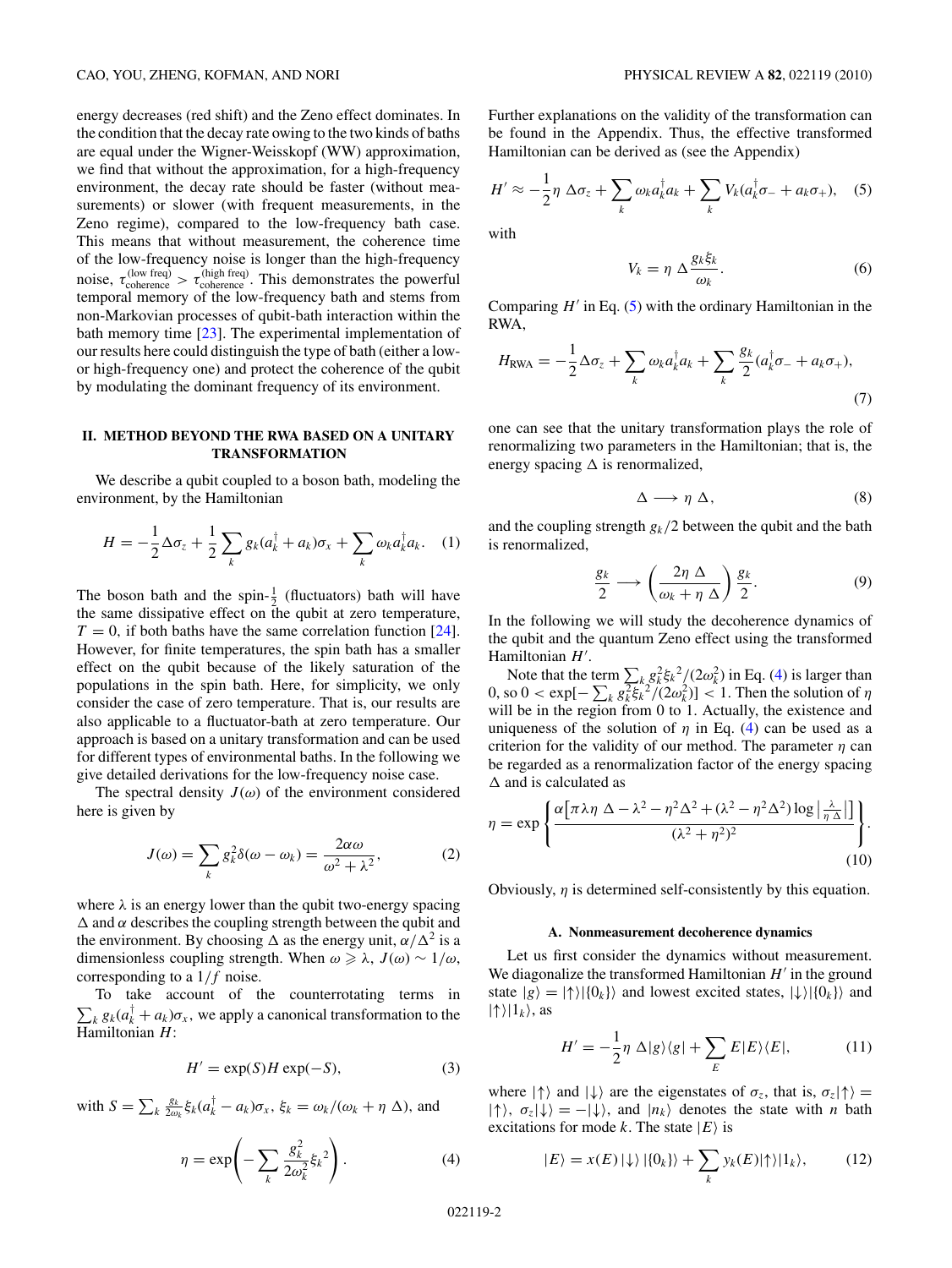<span id="page-2-0"></span>with 
$$
x(E) = [1 + \sum_{k} \frac{V_k^2}{(E + \eta \Delta/2 - \omega_k)^2}]^{-1/2}
$$
 and  $y_k(E) = \frac{V_k}{E + \eta \Delta/2 - \omega_k} x(E)$ .

*E*+*η*Δ/2−*ω<sub>k</sub>*  $\alpha$ (*L*).<br>Here we calculate the dynamical quantity  $\langle \sigma_x(t) \rangle$ , which is the analog of the population inversion  $\langle \sigma_z(t) \rangle$  in the spin-boson model [\[25\]](#page-9-0). Since the coupling to the environment will be "always present" in essentially all physically relevant situations, a natural ground state is given by the dressed state of the two-level qubit and bath. Therefore, by considering the counterrotating terms, the ground state of *H* is a dressed state  $\exp[-S]|\!\uparrow\rangle|\{0_k\}\rangle$  [\[26\]](#page-9-0), and the corresponding groundstate energy is  $-\eta \Delta/2$ , so the ground state of *H*<sup>*'*</sup> becomes  $|\uparrow\rangle|\{0_k\}\rangle$  with the identical ground-state energy,  $-\eta \Delta/2$ . We now prepare the initial state, which is also a dressed state of the qubit and bath, from the ground state as

$$
|\psi(0)\rangle = \frac{(1+\sigma_x)}{\sqrt{2}} \exp[-S]|\!\uparrow\rangle|\{0_k\}\rangle. \tag{13}
$$

Then the initial state in the *transformed Hamiltonian* becomes Then the initial state in the *transformed Hamiltonian* becomes  $|\psi'(0)\rangle = (|\uparrow\rangle + |\downarrow\rangle)|\{0_k\}\rangle/\sqrt{2}$ , which is the eigenstate of  $\sigma_x$ . Starting from this initial state, we obtain [\[27\]](#page-9-0)

$$
\langle \sigma_x(t) \rangle = \text{Tr}_B \langle \psi(t) | \sigma_x | \psi(t) \rangle
$$
  
=  $\text{Tr}_B \langle \psi(0) | \exp(iHt) \sigma_x \exp(-iHt) | \psi(0) \rangle$ 

$$
= \frac{1}{2} \sum_{E} x(E)^2 \exp\left[-i\left(E + \frac{\eta \Delta}{2}\right)t\right]
$$
  
+ 
$$
\frac{1}{2} \sum_{E} x(E)^2 \exp\left[i\left(E + \frac{\eta \Delta}{2}\right)t\right]
$$
  
= 
$$
\int_{\infty}^{-\infty} \frac{dE'}{4\pi i} \exp(-iE't)
$$
  

$$
\times \left(E' - \eta \Delta - \sum_{k} \frac{V_k^2}{E' + i0^+ - \omega_k}\right)^{-1}
$$
  
+ 
$$
\int_{-\infty}^{\infty} \frac{dE'}{4\pi i} \exp(iE't)
$$
  

$$
\times \left(E' - \eta \Delta - \sum_{k} \frac{V_k^2}{E' - i0^+ - \omega_k}\right)^{-1}
$$
  
= Re 
$$
\left[\frac{1}{2\pi i} \int_{\infty}^{-\infty} \frac{\exp(-iE't)}{E' - \eta \Delta - \sum_{k} \frac{V_k^2}{E' + i0^+ - \omega_k}} dE'\right].
$$
(14)

Here we denote the real and imaginary parts of  $\sum_{k} V_k^2 / (\omega \omega_k \pm i0^+$  as  $R(\omega)$  and  $\mp \Gamma(\omega)$ , respectively. It follows that

$$
R(\omega) = \wp \sum_{k} \frac{V_{k}^{2}}{\omega - \omega_{k}} = (\eta \Delta)^{2} \wp \int_{0}^{\infty} d\omega' \frac{J(\omega')}{(\omega - \omega')(\omega' + \eta \Delta)^{2}} = 2\alpha \Delta^{2} \eta^{2} \frac{\omega \log |\omega|}{(\eta \Delta + \omega)^{2}(\lambda^{2} + \omega^{2})}
$$

$$
+ 2\alpha \Delta^{2} \eta^{2} \frac{\pi \lambda [\lambda^{2} + \eta \Delta(-\eta \Delta + 2\omega)] - 2[\lambda^{2}(2\eta \Delta - \omega) + \eta^{2} \Delta^{2} \omega] \log |\lambda|}{2(\lambda^{2} + \eta^{2} \Delta^{2})^{2}(\lambda^{2} + \omega^{2})}
$$

$$
+ 2\alpha \Delta^{2} \eta^{2} \frac{-(\eta \Delta + \omega)(\lambda^{2} + \Delta^{2} \eta^{2}) + [2\eta^{3} \Delta^{3} + (-\lambda^{2} + \eta^{2} \Delta^{2}) \omega] \log |\eta \Delta|}{(\lambda^{2} + \eta^{2} \Delta^{2})^{2}(\eta \Delta + \omega)^{2}}
$$
(15)

and

$$
\Gamma(\omega) = \pi \sum_{k} V_k^2 \delta(\omega - \omega_k) = \pi (\eta \Delta)^2 \frac{J(\omega)}{(\omega + \eta \Delta)^2}, \quad (16)
$$

where  $\wp$  stands for the Cauchy principal value and  $J(\omega)$  is the spectral density. Then, we have

$$
\langle \sigma_x(t) \rangle = \frac{1}{\pi} \int_0^\infty \frac{\Gamma(\omega) \cos \omega t}{[\omega - \eta \Delta - R(\omega)]^2 + \Gamma(\omega)^2} d\omega. \quad (17)
$$

The integration in Eq. (17) can be calculated numerically or approximately using residual theory.

### **B. Measurement dynamics: quantum Zeno effect**

It is known that the quantum Zeno effect can effectively slow down the quantum decay rate of a quantum system. We study this effect using an approach that goes beyond the RWA. Here we consider the low-frequency bath as in Sec. [II A](#page-1-0) and derive the effective decay rate. The Hamiltonian  $H'$  is given in Eq. [\(5\)](#page-1-0).

Let us write the wave function in the transformed Hamiltonian as

$$
|\Phi'(t)\rangle = \chi(t) |\downarrow\rangle |\{0_k\}\rangle + \sum_k \beta_k(t) |\uparrow\rangle |1_k\rangle, \qquad (18)
$$

with probability in the excited state at the initial time  $|\chi(0)|^2$ . We have demonstrated that the ground state of Hamiltonian [\(1\)](#page-1-0) is a dressed state  $exp(-S)|\uparrow\rangle |\{0_k\}\rangle$  in the previous section. Now we prepare the qubit to the dressed excited state  $\exp(-S)|\psi\rangle|\{0_k\}\rangle$  ( $\sigma_z|\psi\rangle = -|\psi\rangle$ ) at the initial time  $t = 0$ , which can be achieved by acting the operator  $\sigma_x$  on the ground state,

$$
|\Phi(0)\rangle = \sigma_x \exp(-S)|\!\!\uparrow\rangle |\{0_k\}\rangle = \exp(-S)|\!\!\downarrow\rangle |\{0_k\}\rangle. \qquad (19)
$$

In this case, the initial state in the transformed Hamiltonian is  $|\psi\rangle|\{0_k\}\rangle$  and  $\chi(0) = 1$ . Substituting  $|\Phi'(t)\rangle$  into the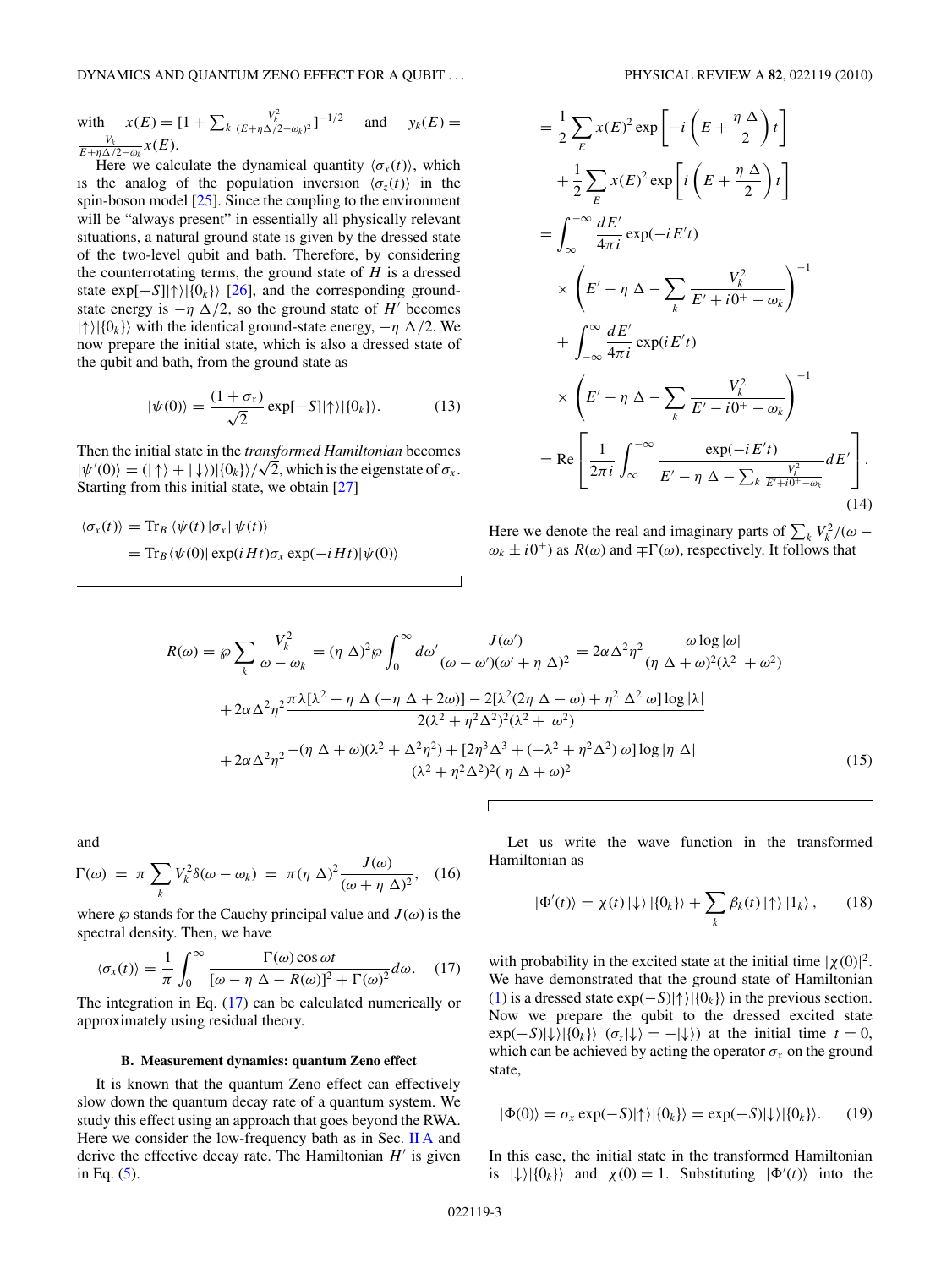<span id="page-3-0"></span>Schrödinger equation with  $H'$ , we have

$$
i\frac{d\chi(t)}{dt} = \frac{\eta \Delta}{2}\chi(t) + \sum_{k} V_k \beta_k(t), \tag{20}
$$

$$
i\frac{d\beta_k(t)}{dt} = \left(\omega_k - \frac{\eta \Delta}{2}\right)\beta_k(t) + \sum_k V_k \chi(t). \tag{21}
$$

When the transformations

$$
\chi(t) = \widetilde{\chi}(t) \exp\left(-i\frac{\eta \Delta}{2}t\right),\tag{22}
$$

$$
\beta_k(t) = \widetilde{\beta}_k(t) \exp\left[-i\left(\omega_k - \frac{\eta \Delta}{2}\right)t\right]
$$
 (23)

are applied, Eqs.  $(20)$  and  $(21)$  can be written as

$$
\frac{d\widetilde{\chi}(t)}{dt} = -i \sum_{k} V_{k} \widetilde{\beta}_{k}(t) \exp[-i(\omega_{k} - \eta \ \Delta)t], \quad (24)
$$

$$
\frac{d\widetilde{\beta}_k(t)}{dt} = -i V_k \widetilde{\chi}(t) \exp[i(\omega_k - \eta \Delta)t]. \tag{25}
$$

Integrating Eq.  $(25)$  and then substituting it into Eq.  $(24)$ , we obtain

$$
\frac{d\widetilde{\chi}(t)}{dt} = -\sum_{k} V_{k}^{2} \int_{0}^{t} \widetilde{\chi}(t') \exp[-i(\omega_{k} - \eta \Delta)(t - t')] dt'.
$$
\n(26)

This integro-differential equation (26) is exactly soluble by a Laplace transformation.

As for the present study of the quantum Zeno effect (i.e., using frequent measurements [\[28,29\]](#page-9-0)), it suffices to obtain the short-time behavior and the equation can be solved iteratively. With the initial excited-state probability amplitude  $\chi(0)$ , in the first iteration, Eq. (26) is solved as

$$
\widetilde{\chi}(t) \simeq 1 - \int_0^t (t - t') \sum_k V_k^2 \exp[-i(\omega_k - \eta \Delta)t'] dt'. \quad (27)
$$

We can approximately write  $\tilde{\chi}(t)$  using an exponential form:

$$
\widetilde{\chi}(t) = \exp\left[-\int_0^t (t - t') \sum_k V_k^2 \exp[-i(\omega_k - \eta \Delta)t'] dt'\right]
$$
\n(28)

$$
= \exp\left\{-t\left[-\frac{1}{t}\sum_{k}V_{k}^{2}\frac{\exp[-i(\omega_{k}-\eta\Delta)t]-1+i(\omega_{k}-\eta\Delta)t}{(\omega_{k}-\eta\Delta)^{2}}\right]\right\}
$$
(29)

$$
= \exp\left\{-t\left[\sum_{k} V_{k}^{2}\left(\frac{2\sin\left(\frac{\omega_{k}-\eta\,\Delta}{2}t\right)^{2}}{t\left(\omega_{k}-\eta\,\Delta\right)^{2}}-i\frac{\left(\omega_{k}-\eta\,\Delta\right)t-\sin\left(\omega_{k}-\eta\,\Delta\right)t\right]}{t\left(\omega_{k}-\eta\,\Delta\right)^{2}}\right)\right]\right\}.
$$
\n(30)

Assuming we perform the instantaneous ideal projections to the initial state at intervals  $\tau$ , for a single measurement, the probability amplitude is  $\tilde{\chi}(t = \tau)$ . For a sufficiently large frequency of measurements, the survival population in the excited state [\[30\]](#page-9-0) is

$$
\rho_{ee}(t = n\tau) = |\widetilde{\chi}(t = n\tau)|^2 = \exp[-\gamma(\tau)t],\qquad(31)
$$

where the subscript "ee" refers to the initial and final excited state. The decay rate  $\gamma(\tau)$ , with projection intervals  $\tau$ , is obtained as

$$
\gamma(\tau) = 2\pi \int_0^{\infty} d\omega \sum_k \left(\frac{g_k}{2}\right)^2 \left(\frac{2\eta \Delta \xi_k}{\omega_k}\right)^2 \frac{2 \sin^2 \left(\frac{\eta \Delta - \omega}{2}\tau\right)}{\pi (\eta \Delta - \omega)^2 \tau}
$$

$$
= 2\pi \int_0^{\infty} d\omega \frac{J(\omega)}{4} \left[1 - \frac{\omega - \eta \Delta}{\omega + \eta \Delta}\right]^2 \frac{2 \sin^2 \left(\frac{\eta \Delta - \omega}{2}\tau\right)}{\pi (\eta \Delta - \omega)^2 \tau}.
$$
(32)

Note that, in Eq.  $(32)$ , the renormalization factor  $\eta$  of the characteristic energy  $\Delta$  appears in the decay rate  $\gamma(\tau)$ . This is different from the formulas for  $\gamma(\tau)$  in Refs. [\[30,31\]](#page-9-0). In the case of spontaneous emission, the coupling strength between the electromagnetic field and atom is the fine-structure constant 1/137, so it belongs to the weak-coupling case and  $\eta$  then becomes extremely close to 1. Therefore, besides spontaneous

emission, this result for the quantum Zeno effect can apply to other cases of strong coupling between the qubit and the bath.

Under the RWA, the Hamiltonian becomes  $H_{\text{RWA}}$  as in Eq. [\(7\)](#page-1-0). We prepare the initial excited state of *H* through the operator  $\sigma_x$  acting on the ground state under RWA  $| \uparrow \rangle | \{0_k\} \rangle$ ,  $\sigma_x$ |  $\{\rangle | \{0_k\} \rangle = | \downarrow \rangle | \{0_k\} \rangle$ . Then, following the derivation in Refs. [\[15\]](#page-9-0), the decay rate is reduced to

$$
\gamma_{\text{RWA}}(\tau) = 2\pi \int_0^\infty d\omega \sum_k \left(\frac{g_k}{2}\right)^2 \frac{2\sin^2\left(\frac{\Delta - \omega}{2}\tau\right)}{\pi(\Delta - \omega)^2 \tau}
$$

$$
= 2\pi \int_0^\infty d\omega \frac{J(\omega)}{4} \frac{2\sin^2\left(\frac{\Delta - \omega}{2}\tau\right)}{\pi(\Delta - \omega)^2 \tau}.
$$
(33)

To compare with the high-frequency bath, we choose the ordinary Ohmic bath with Drude cutoff:

$$
J^{\text{Ohm}}(\omega) = \sum_{k} g_k^2 \delta(\omega - \omega_k) = \frac{2\alpha^{\text{Ohm}}\omega}{(\omega/\omega_c)^2 + 1}.
$$
 (34)

This is a realistic assumption for, for example, electromagnetic noise. In Eq.  $(34)$ ,  $\alpha$ <sup>Ohm</sup> is the coupling strength between the qubit and the Ohmic bath. The cutoff frequency  $\omega_c$  in the spectral density  $J^{\text{Ohm}}(\omega)$  is typically assumed to be the largest frequency in the problem. As for the low-frequency noise, we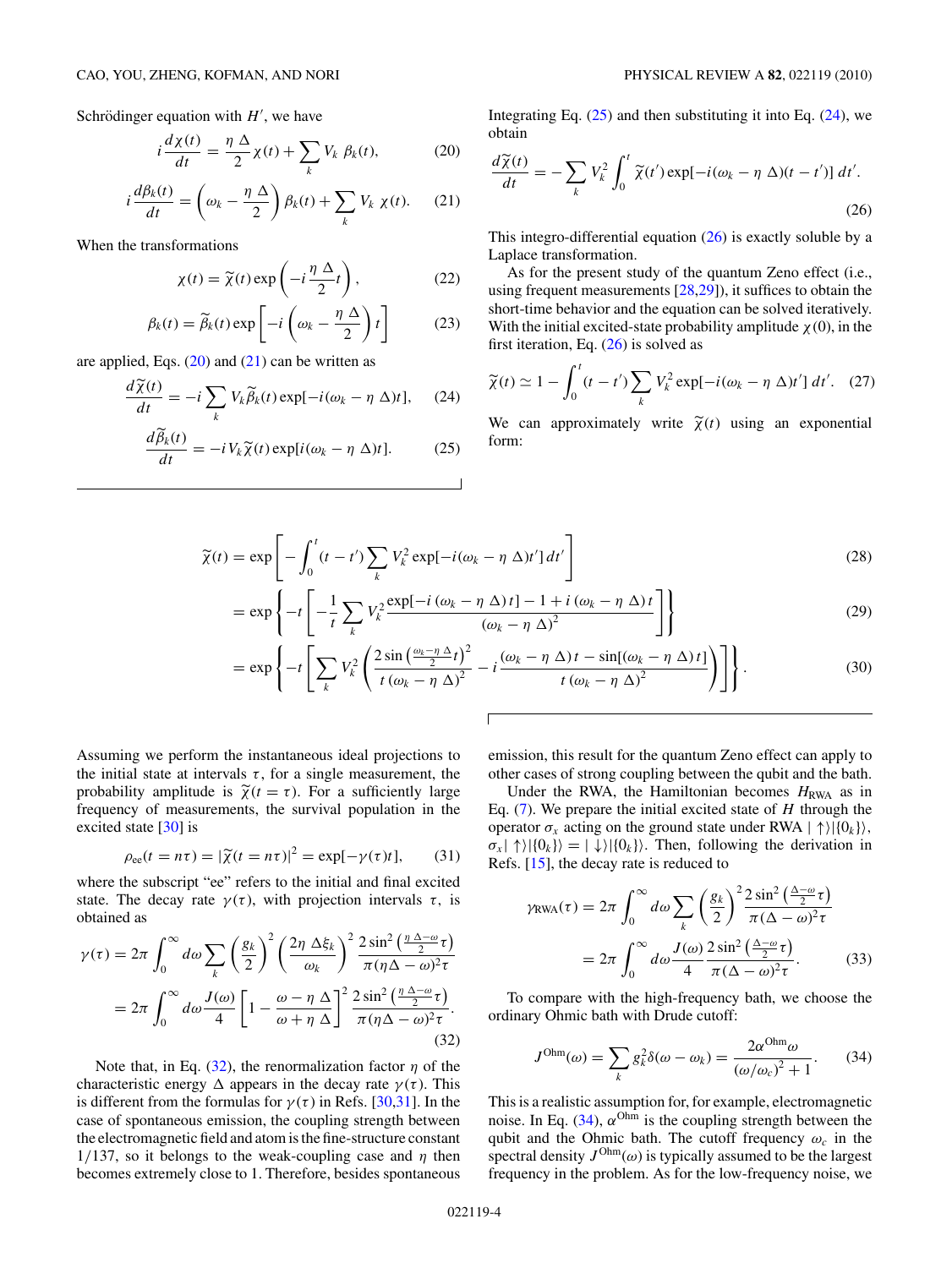<span id="page-4-0"></span>use  $J(\omega) = 2\alpha\omega/(\omega^2 + \lambda^2)$ , which is the same as in Eq. [\(2\)](#page-1-0). The difference between these two baths is that *λ* corresponds to an energy lower than the qubit energy. In the next section, we will show our numerical results for these two baths.

## **III. RESULTS AND DISCUSSION**

To show the effects of either a low- or a high-frequency noise on the qubit states respectively, we study the dynamical quantities  $\langle \sigma_x(t) \rangle$  and the quantum Zeno decay rate  $\gamma(\tau)$ . The energy shift and the quantum Zeno decay rate exhibit evidently different features for the low- and high-frequency noises. Thus, these two quantities (energy shift and decay rate) can be used as criteria to distinguish the type of noise. In Fig. 1, we show the spectral densities  $J(\omega)$  and  $J^{Ohm}(\omega)$  of the two baths in the cases of both weak dissipation,  $\alpha/\Delta^2 = 0.01$  ( $\alpha^{Ohm} =$ 0.01), and strong dissipation,  $\alpha/\Delta^2 = 0.1$  ( $\alpha^{Ohm} = 0.1$ ). As examples, we choose  $\lambda = 0.09\Delta$  and  $\lambda = 0.3\Delta$  in Figs. 1(a) and  $1(b)$ , respectively. Here, each value of  $\lambda$  corresponds to the position of the peak in the low-frequency spectral density. In superconducting qubits, the low-frequency cutoff for 1*/f*



FIG. 1. (Color online) The spectral density  $J(\omega)$  of the lowand high-frequency baths. (a) The case of *weak* interaction between the bath and the qubit, where the parameters of the low-frequency Lorentzian-like spectrum are  $\alpha/\Delta^2 = 0.01$  and  $\lambda = 0.09\Delta$  (red solid curve), while for the high-frequency Ohmic bath with Drude cutoff the parameters are  $\alpha^{Ohm} = 0.01$  and  $\omega_c = 10\Delta$  (green dashed-dotted curve). (b) The case of *strong* interaction between the bath and the qubit, where the parameters of the low-frequency bath are  $\alpha/\Delta^2 = 0.1$  and  $\lambda = 0.3\Delta$  (red solid curve) and the parameters of the high-frequency Ohmic bath are  $\alpha^{\text{Ohm}} = 0.1$  and  $\omega_c = 10\Delta$  (green dashed-dotted curve). The characteristic energy of the isolated qubit is indicated by a vertical blue dotted line. Here, and in the following figures, the energies are shown in units of  $\Delta$ .

noise is bounded from the repetition rate of the experiments and this can be as low as 1 Hz [\[32\]](#page-9-0). For example, we calculated the case when  $\lambda = 10^{-10} \Delta$  (which corresponds to  $\lambda = 1$  Hz and  $\Delta = 10$  GHz) and found that there is no substantial difference with the following results. Thus, our results are relevant for superconducting qubits. For an Ohmic bath, the cutoff frequency is fixed at  $\omega_c = 10\Delta$ . As expected, these very different low- and high-frequency spectral densities should give rise to different decoherence behaviors of the qubit. In Fig. 1, we also show the characteristic energy of the isolated qubit  $\Delta$  (see the vertical dotted line in Fig. 1).

#### **A. Nonmeasurement decoherence dynamics**

Now let us consider the dynamics without measurements. Results from the numerical integration of Eq. [\(17\)](#page-2-0) are shown in Fig. [2.](#page-5-0) They are qualitatively consistent with the results obtained using residual theory. This indicates that the branch cuts considered in Refs. [\[20\]](#page-9-0) and [\[21\]](#page-9-0) do not affect the oscillation frequency. The time evolution of  $\langle \sigma_x(t) \rangle$  is given in Fig.  $2(a)$  for the case of weak coupling between the qubit and the bath, where  $\alpha/\Delta^2 = 0.01$  and  $\lambda = 0.09\Delta$  for the low-frequency noise and  $\alpha^{Ohm} = 0.01$  and  $\omega_c = 10\Delta$ for the Ohmic bath. Figure  $2(b)$  presents the time evolution of  $\langle \sigma_x(t) \rangle$  in the strong-coupling case with the parameters  $\alpha/\Delta^2 = 0.1$  and  $\lambda = 0.3\Delta$  for the low-frequency noise, as well as  $\alpha^{Ohm} = 0.1$  and  $\omega_c = 10\Delta$  for the Ohmic bath. As expected, the quantum oscillations of  $\langle \sigma_x(t) \rangle$  dampen faster in the strong-coupling case. We approximately evaluate the oscillation frequency or the effective energy of the qubit,  $\omega_0 - \eta \Delta - R(\omega_0) = 0$ , using the residue theorem. The decay rate can be obtained from  $\Gamma(\omega)$ . We will now show the numerical values of  $\eta$  in the corresponding cases. In Fig. [2\(a\),](#page-5-0) the renormalized factor  $\eta = 0.98336$ , the oscillation frequency is  $\omega_0 = 1.0225\Delta$ , and the decay rate is  $\Gamma(\omega_0) = 0.014654\Delta$ for the low-frequency noise;  $\eta = 0.98447$ ,  $\omega_0 = 0.97720\Delta$ , and  $\Gamma(\omega_0) = 0.015318\Delta$  for the Ohmic bath. In Fig. [2\(b\),](#page-5-0) the renormalized factor  $\eta = 0.91444$ , the oscillation frequency is  $\omega_0 = 1.0868\Delta$ , and the decay rate is  $\Gamma(\omega_0) = 0.11215\Delta$  for the low-frequency noise, while  $\eta = 0.84469$ ,  $\omega_0 = 0.77221\Delta$ , and  $\Gamma(\omega_0) = 0.13163\Delta$  for the Ohmic bath.

The energy spectral densities in Fig. 1 and the results in Fig. [2](#page-5-0) indicate two opposite shifts of the characteristic energy  $\Delta$  for the two kinds of baths considered here. These opposite energy shifts are equivalent to energy repulsion. The energy shift is determined by the interaction term. In the transformed Hamiltonian, the interaction term is  $H'_1$  in Eq. [\(A5\)](#page-8-0). Also, dipolar interactions, such as  $H_I^{JC} = g(a^{\dagger} \sigma_- + a \sigma_+)$  in the Jaynes-Cummings model, decrease the qubit's ground-state energy and increase its excited-state energy. Thus, now we ask the following questions: What is the difference of a qubit affected by either a multimode bath or a single-mode cavity? How is a qubit influenced by these two kinds of multimode baths (low-frequency and high-frequency ones)?

For a low-frequency bath, the energy peak of the bath is located between the ground-state energy  $(\omega = 0)$  and the excited-state energy ( $\omega = \Delta$ ); that is, the main part of the spectrum is in the region  $\omega_k < \Delta$ . Then (as seen in Fig. 1) the interaction of the bath with the two qubit states is "opposite" (i.e., the ground-state energy becomes lower and the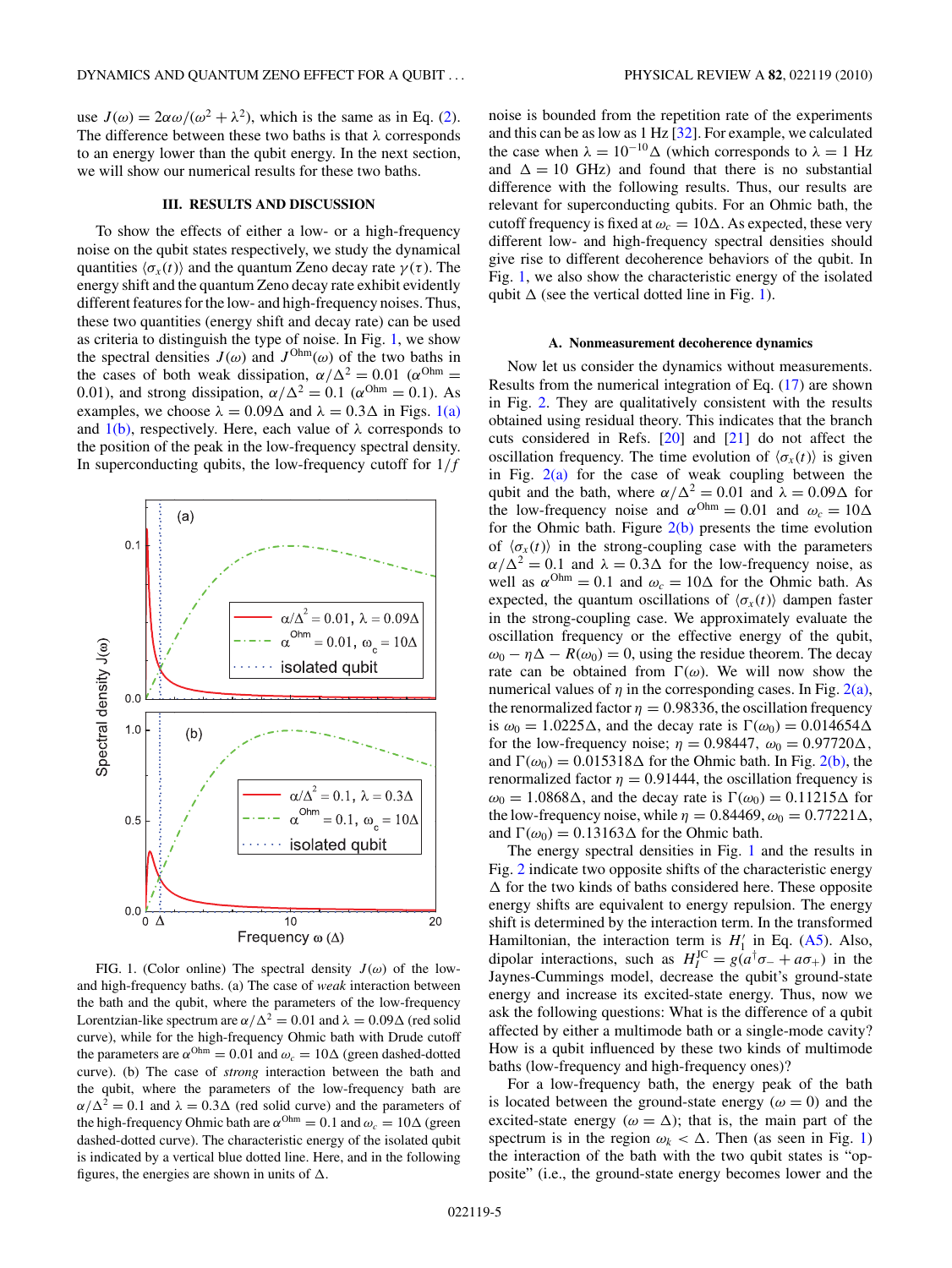<span id="page-5-0"></span>

FIG. 2. (Color online) Time evolution of the coherence  $\langle \sigma_x(t) \rangle$ versus the time  $t$  multiplied by the qubit energy spacing  $\Delta$ . (a) The case of *weak* interaction between the bath and the qubit, where the parameters of the low-frequency Lorentzian-type spectrum are  $\alpha/\Delta^2 = 0.01$  and  $\lambda = 0.09\Delta$  (red solid curve), while for the high-frequency Ohmic bath with Drude cutoff the parameters are  $\alpha^{Ohm} = 0.01$  and  $\omega_c = 10\Delta$  (green dashed-dotted curve). (b) The case of *strong* interaction between the bath and the qubit, where the parameters of the low-frequency bath are  $\alpha/\Delta^2 = 0.1$  and  $\lambda = 0.3$  (red solid line), and for the high-frequency Ohmic bath the parameters are  $\alpha^{Ohm} = 0.1$  and  $\omega_c = 10\Delta$  (green dashed-dotted line). These results show that under the condition that the decay rates of two kinds of baths are equal in the WW approximation, by considering the counterrotating terms, the decay rate for the low-frequency bath is *smaller* than that for the high-frequency Ohmic bath. This means that the coherence time of the qubit in the low-frequency bath is *longer* than in the high-frequency-noise case, demonstrating the powerful temporal memory of the low-frequency bath. Also, our results reflect the structure of the solution with branch cuts [\[20\]](#page-9-0). The oscillation frequency for the low-frequency noise is  $\omega_0 > \Delta$ , in spite of the strength of the interaction. This can be referred to as a blue shift. However, in an Ohmic bath, the oscillation frequency is  $\omega_0 < \Delta$ , corresponding to a red shift. The shifting direction of the energy is independent of the interaction strength and only determined by the spectral properties. Thus, it can be used as a criterion for distinguishing the low- and high-frequency noises.

excited-state energy becomes higher). So the energy spacing for the case of a low-frequency bath exhibits a *blue shift*. This result is similar to the single-mode Jaynes-Cummings model. The energy difference of the two-state qubit is increased by the low-frequency bath.

For a high-frequency cutoff Ohmic bath, the energy peak of the bath is located above the excited-state energy. So the main part of the spectrum is in the region  $\omega_k > \Delta$ . The effect of the bath on the qubit mainly comes from the frequencies higher than the excited-state energy of the qubit. Then (as seen in Fig. [1\)](#page-4-0) the bath repels both the excited-state and the ground-state energies to lower energies. But the effect of the high-frequency bath on the excited state is much larger than on the ground state. As a result, on the whole, the qubit energy difference in a high-frequency bath is *red shifted*. Thus, the effective energy difference of the qubit is reduced by the highfrequency bath.

For example, if the initial state of the qubit is an excited state, in the interaction picture, the main part of the coupling is

$$
\sum_{k} g_{k} a_{k}^{\dagger} \exp(i\omega_{k}t)\sigma_{-} \exp(-i\Delta t)
$$
  
= 
$$
\sum_{k} g_{k} a_{k}^{\dagger} \sigma_{-} \{ \cos[(\omega_{k} - \Delta)t] + i \sin[(\omega_{k} - \Delta)t] \}, (35)
$$

where the real part contributes to the decay rate and the imaginary part results in the energy shift. For the lowfrequency bath, the main part of the spectrum is in the region  $\omega_k < \Delta$ . Thus, the term for the energy shift is

$$
\sin[(\omega_k - \Delta)t] < 0. \tag{36}
$$

However, for a high-frequency-cutoff Ohmic bath, the main part of the spectrum is in the region  $\omega_k > \Delta$ , where the term for energy shift becomes

$$
\sin[(\omega_k - \Delta)t] > 0. \tag{37}
$$

These results show that the energy shift for the two kinds of baths moves in opposite directions. Note that there is a minus sign in the interaction term in the expressions for the dynamical quantities such as Eq.  $(14)$  and Eq.  $(26)$ . These observations help us understand why the energy levels repel. The contribution by the real part of the interaction on the decay rate will be discussed next, when studying the quantum Zeno effect.

### **B. Measurement dynamics: quantum Zeno effect**

Now let us consider the case with measurements [\[28\]](#page-9-0). The quantum Zeno effect can be a useful tool to preserve the state coherence of a quantum system, with the help of repeated projective measurements. In the following we investigate the quantum Zeno effect in the qubit system and propose another criterion for distinguishing low- and high-frequency noises. In general, without using the RWA, the decay rate under measurement can be obtained as

$$
\gamma(\tau) = 2\pi \int_0^\infty d\omega J(\omega) \left(1 - \frac{\omega - \eta \Delta}{\omega + \eta \Delta}\right)^2 \frac{2 \sin^2 \left(\frac{\eta \Delta - \omega}{2}\tau\right)}{\pi (\eta \Delta - \omega)^2 \tau}.
$$
\n(38)

This expression includes three terms, that is, the spectral density  $J(\omega)$  of the bath, the projection time modulating function

$$
F(\omega,\tau) = \frac{2\sin^2\left(\frac{\eta \Delta - \omega}{2}\tau\right)}{\pi(\eta \Delta - \omega)^2 \tau},\tag{39}
$$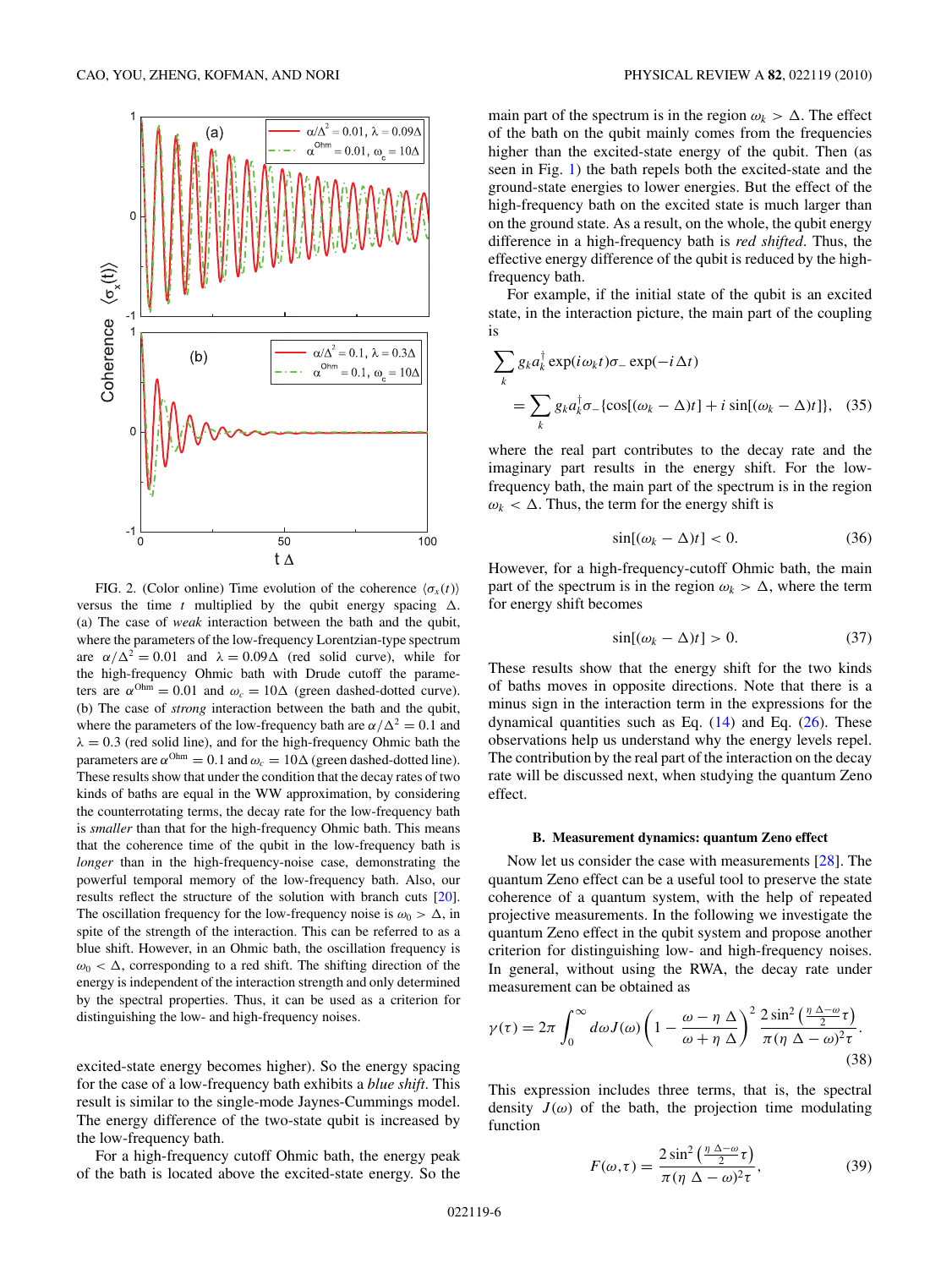

FIG. 3. (Color online) The effective decay  $\gamma(\tau)/\gamma_0$ , versus the time interval *τ* between consecutive measurements for a *weak* coupling between the qubit and the bath. On the horizontal axis, the time interval  $\tau$  is multiplied by the qubit energy difference  $\Delta$ . The curves in (a) correspond to the case of a low-frequency bath with parameters  $\alpha/\Delta^2 = 0.01$  and  $\lambda = 0.09\Delta$  (red solid curve); the curves in (b) correspond to the case of an Ohmic bath with parameters  $\alpha^{Ohm} = 0.01$  and  $\omega_c = 10\Delta$  (red solid curve). The green dashed-dotted curves are the results under the RWA when the same parameters are used. Note how different the RWA result is in (b), especially for any short measurement interval *τ* .

and the interaction contribution function of both the rotating and counterrotating terms,

$$
f(\omega) = \left(1 - \frac{\omega - \eta \Delta}{\omega + \eta \Delta}\right)^2.
$$
 (40)

The counterrotating term contributing to  $f(\omega)$  is  $(\omega$ *η*  $\Delta$ *)* ( $\omega + \eta \Delta$ ). If the RWA is applied,  $f(\omega) = 1$ . The decay rate for  $|e\rangle \rightarrow |g\rangle$  in the long-time limit, corresponding to the decay rate under the WW approximation, is written as *γ*0:

$$
\gamma_0 = \gamma(\tau \to \infty) = 2\pi J(\Delta)/4. \tag{41}
$$

The effective decay rate is the ratio of  $\gamma(\tau)$  to  $\gamma_0$ , which is in the same form as in Ref.  $[15]$ . In Fig.  $3(a)$ , the effective decay rate  $\gamma(\tau)/\gamma_0$  for the low-frequency bath is plotted in the weak-coupling case with  $\alpha/\Delta^2 = 0.01$ . From the energy spectrum in Fig. [1\(a\),](#page-4-0) we can see that  $\gamma_0$  is proportional to the spectrum density of the bath, with the magnitude corresponding to the crossing of the energy  $\Delta$  of the isolated qubit and the bath spectrum. For comparison, we also plot



anti-Zeno Effect

Zeno Effect

6

FIG. 4. (Color online) The effective decay  $\gamma(\tau)/\gamma_0$ , versus the time interval *τ* between successive measurements for a *strong* coupling between the qubit and the bath. The time interval  $\tau$  is multiplied by the qubit energy difference  $\Delta$ . The curves in (a) correspond to the case of a low-frequency bath with parameters  $\alpha/\Delta^2 = 0.1$ and  $\lambda = 0.3\Delta$  (red solid curve); the curves in (b) correspond to the case of an Ohmic bath with parameters  $\alpha^{Ohm} = 0.1$  and  $\omega_c = 10\Delta$ (red solid curve). The green dashed-dotted curves are the results under RWA when the same parameters are used. Note how different the RWA result is in (b), especially for any short measurement interval *τ* .

 $\tau$   $\Delta$ 

with RWA

 $\gamma_{\text{RWA}}(\tau)/\gamma_0$  as a dashed-dotted curve, with

Effective decay rate  $\gamma(\tau)/\gamma_{_0}$ 

 $\overline{0}$ 

$$
\gamma_{\text{RWA}}(\tau) = 2\pi \int_0^\infty d\omega \frac{J(\omega)}{4} \frac{2\sin^2\left(\frac{\Delta - \omega}{2}\tau\right)}{\pi(\Delta - \omega)^2 \tau}.
$$
 (42)

As we know,  $\gamma(\tau)/\gamma_0 < 1$  means that repeated measurements slow down the decay rate  $\gamma(\tau) < \gamma_0$ , which is the quantum Zeno effect. In contrast,  $\gamma(\tau)/\gamma_0 > 1$  means an anti-Zeno effect. The curves in Fig.  $3(b)$  show results for the Ohmic bath with  $\alpha^{Ohm} = 0.01$ . In Fig. 4, we show the decay rate in the strong-coupling case for the low-frequency bath with  $\alpha/\Delta^2 = 0.1$  and for the Ohmic bath with  $\alpha^{\text{Ohm}} = 0.1$ . It can be seen that, for the low-frequency bath, the anti-Zeno effect appears as shown in Figs. 3 and 4. For the high-frequencycutoff Ohmic bath, the Zeno effect always dominates and no anti-Zeno effect occurs. Also we can see, from Figs. 3 and 4, that  $γ(τ)$  and  $γ_{\text{RWA}}(τ)$  approach  $γ_0$  when the measurement interval  $\tau \to \infty$ . In particular, if  $\tau \to 0$ ,  $F(\omega, \tau) \to 0$ . Thus,  $\gamma(\tau) \rightarrow 0$ . This implies that, in a sufficiently short time interval of a projective measurement, the quantum Zeno effect occurs, regardless of the bath spectrum. When the interval *τ* increases, the projection interval modulation function  $F(\omega, \tau)$ displays a number of oscillations. Then, the energy peak of the bath spectrum will act on the decay rate and it is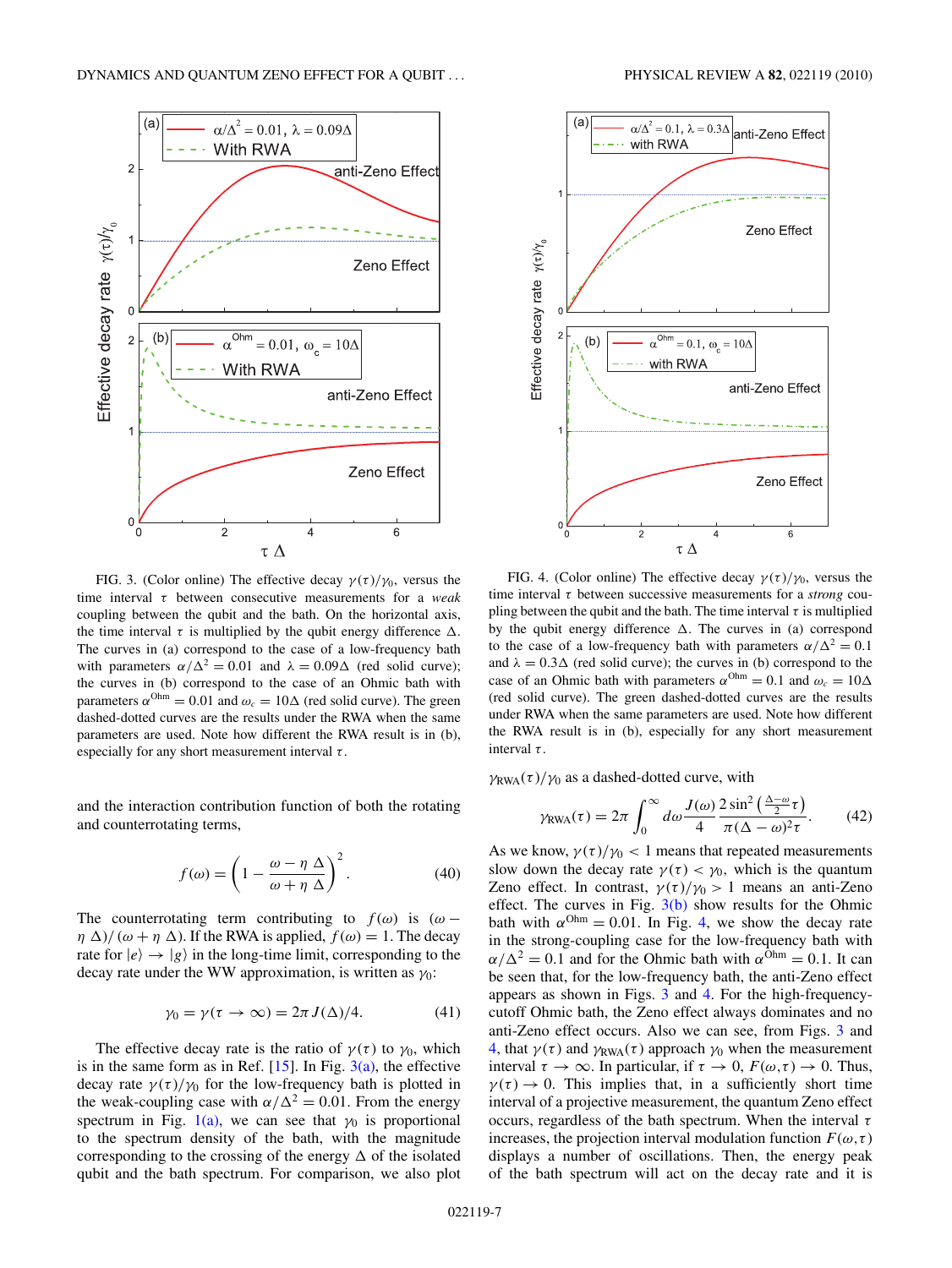TABLE I. Summary of our main results for the quantum Zeno effect (QZE) and anti-Zeno effect (AZE), with and without RWA. The entries in the last column marked by an asterisk indicate which changes in the dynamics (Zeno versus anti-Zeno) are related to using the RWA. Here, *α* describes the coupling strength between the qubit and the environment. The system dynamics can be either quantum Zeno or anti-Zeno depending on several factors, including the type of bath, the strength of the qubit-bath coupling, the frequency of the measurements, etc. These results are described in detail in the main text.

| Bath          | Coupling<br>$\alpha$ | Measurement<br>frequency $\sim \tau^{-1}$ | Without RWA<br>$t=0$ dressed state | <b>RWA</b><br>$t=0$ product state |
|---------------|----------------------|-------------------------------------------|------------------------------------|-----------------------------------|
| Low-frequency | 0.1                  | high                                      | QZE                                | QZE                               |
|               |                      | low                                       | AZE                                | *QZE                              |
| Ohmic         | 0.01                 | high                                      | QZE                                | QZE                               |
|               |                      | low                                       | AZE                                | AZE                               |
|               | 0.1                  | high                                      | QZE                                | QZE                               |
|               |                      | low                                       | QZE                                | $*$ AZE                           |
|               | 0.01                 | high                                      | QZE                                | QZE                               |
|               |                      | low                                       | QZE                                | $*$ AZE                           |

possible to implement the anti-Zeno effect. However, this result still depends on the function  $f(\omega)$  and the given spectral density  $J(\omega)$  of the bath. Now, we emphasize again that the second term in the brackets of the function  $f(\omega) = [1 - (\omega (\eta \Delta)/(\omega + \eta \Delta)^2$  is due to the counterrotating terms; when neglecting the counterrotating terms,  $f(\omega) = 1$ .

For low-frequency noise, the noise mainly comes from the region  $\omega < \Delta$ , so  $f(\omega) > 1$ . Here,  $f(\omega)$  as well as  $F(\omega, \tau)$ magnify the effect of the energy peak of the bath spectrum. Thus, the counterrotating terms accelerate the decay and the anti-Zeno effect occurs.

In the high-frequency-cutoff Ohmic bath, the noise mainly comes from the region  $\omega > \Delta$ , which leads to  $f(\omega) < 1$ . Thus, it is mainly the counterrotating term in  $f(\omega)$  that reduces the effect of the energy peak of the bath on the decay. This slows down the decay and only the quantum Zeno effect can now take place. The projection-intervals-modulating function  $F(\omega, \tau)$ , together with the interaction-modulating function  $f(\omega)$ , causes the Zeno effect to dominate in the high-frequency-cutoff Ohmic bath. A summary of results of this section is shown in Table I.

#### **IV. SUMMARY**

In summary, we have studied a model of a qubit interacting with its environment, modeled either as a low- or as a highfrequency bath. For each type of bath, the quantum dynamics of the qubit without measurement and the quantum Zeno effect on it are shown for the cases of weak and strong couplings between the qubit and the environment. Our results show that, for a low-frequency bath, the qubit energy increases (blue shift) and the quantum anti-Zeno effect occurs. However, for a high-frequency-cutoff Ohmic bath, the qubit energy decreases (red shift) and the quantum Zeno effect dominates. Moreover, under the condition of equal decay rate due to the two kinds of baths in the WW approximation, for a high-frequency environment, we find that without the approximation, the decay rate should be faster (without measurements) or slower (with frequent measurements, in the Zeno regime), compared to the low-frequency-bath case. These very different behaviors of the quantum dynamics and the Zeno effect in different baths should be helpful to experimentally distinguish the type of noise affecting the qubit and protect the coherence of the qubit through modulating the dominant frequency of its environment.

### **ACKNOWLEDGMENTS**

We are very grateful to Adam Miranowicz for his very helpful comments. FN acknowledges partial support from the Laboratory of Physical Sciences, National Security Agency, Army Research Office, National Science Foundation Grant No. 0726909, JSPS-RFBR Contract No. 09-02-92114, Grantin-Aid for Scientific Research (S), MEXT Kakenhi on Quantum Cybernetics, and the Funding Program for Innovative R&D on S&T (FIRST). XC acknowledges support from the National Natural Science Foundation of China under Grant No. 10904126 and Fujian Province Natural Science Foundation under Grant No. 2009J05014. JQY acknowledges partial support from the National Natural Science Foundation of China under Grant No. 10625416, the National Basic Research Program of China under Grant No. 2009CB929300, and the ISTCP under Grant No. 2008DFA01930.

# **APPENDIX: EXAMINING THE VALIDITY OF THE UNITARY TRANSFORMATION**

In this Appendix, we show the main results of the canonical transformation to the qubit-bath Hamiltonian *H* considered here, and we prove that the contribution of  $H_2'$  to physical quantities is of  $O(g_k^4)$  and higher, so we ignore  $H_2^{\prime}$  in the calculations. We now apply a canonical transformation to the Hamiltonian  $H$  as in Eq. [\(3\)](#page-1-0):

$$
H' = \exp(S)H \exp(-S), \tag{A1}
$$

with

$$
S = \sum_{k} \frac{\chi_k}{2} (a_k^{\dagger} - a_k) \sigma_x.
$$
 (A2)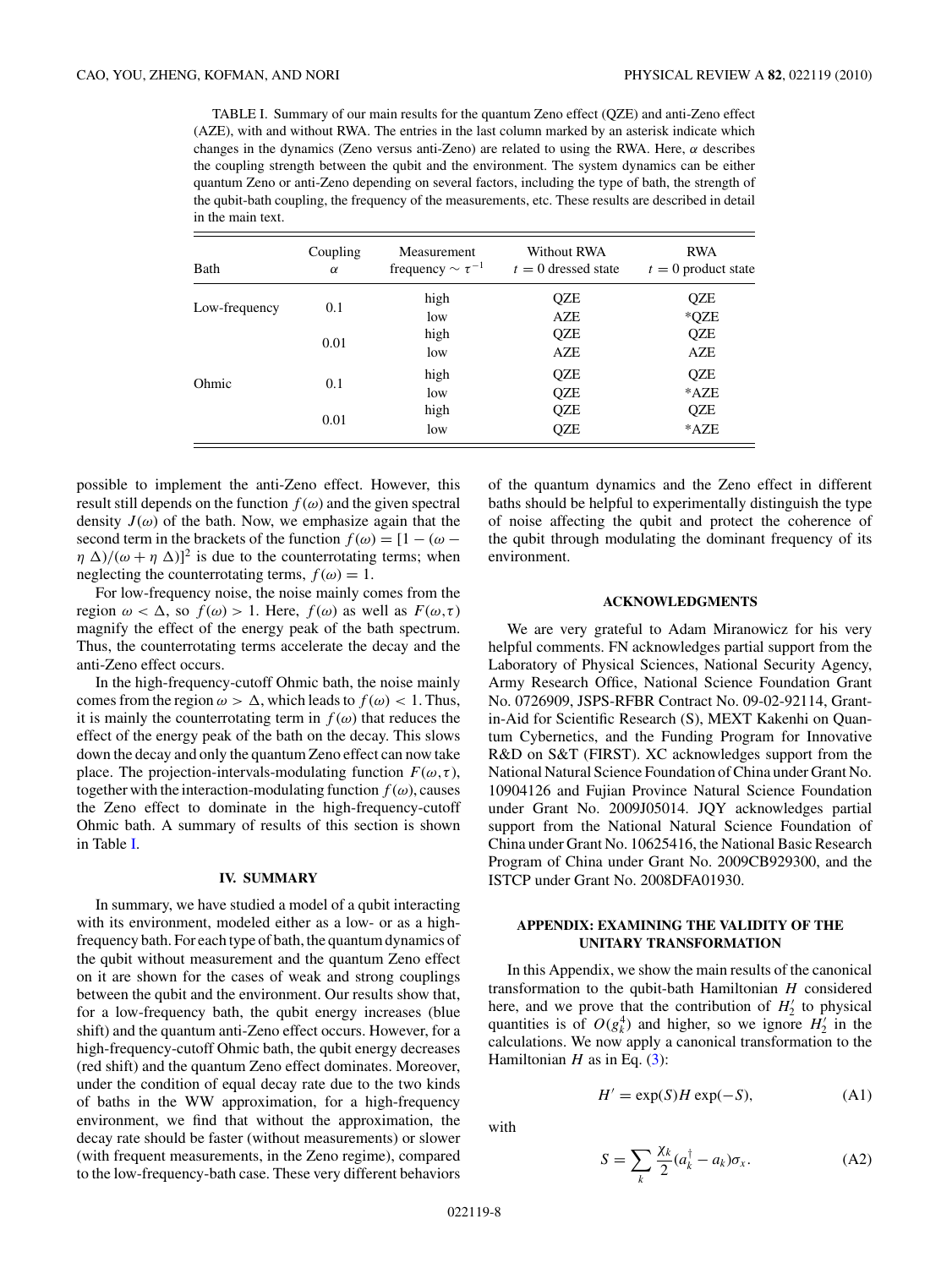<span id="page-8-0"></span>Here we define  $\chi_k = g_k \xi_k / \omega_k$ , which is proportional to  $g_k$ . A *k*-dependent variable  $\chi_k$  is introduced in the transformation. It is clear that this canonical transformation is unitary, because  $[\exp(S)]^{\dagger} = \exp(-S)$ . The transformed Hamiltonian *H'* can now be decomposed in three parts:

$$
H' = H'_0 + H'_1 + H'_2, \tag{A3}
$$

with

$$
H_0' = -\frac{1}{2}\eta \Delta \sigma_z + \sum_k \omega_k a_k^\dagger a_k - \sum_k \frac{g_k}{4} \chi_k (2 - \xi_k), \quad (A4)
$$

$$
H'_{1} = \sum_{k} \eta \, \Delta \chi_{k} (a_{k}^{\dagger} \sigma_{-} + a_{k} \sigma_{+}), \tag{A5}
$$

$$
H_2' = -\frac{1}{2}\Delta\sigma_z(\cos Y - \eta) + \frac{\Delta}{2}\sigma_y(-\sin Y + \eta Y), \quad (A6)
$$

where, in Eq.  $(A6)$ ,

$$
Y = i \sum_{k} \chi_{k}(a_{k}^{\dagger} - a_{k})
$$
 (A7)

is a generalized momentum and  $\eta$  is defined in Eq. [\(4\)](#page-1-0),  $\eta$  =  $\exp(-\sum_k \chi_k^2/2)$ .

Note that no approximation was used during the transformation, so  $H' = \exp[S]H \exp[-S]$  is exact. Because the constant term  $\sum_k g_k \chi_k(2 - \xi_k)/4$  in Eq. (A4) has no effect on the dynamical evolution, we neglect it. At low temperatures, the multiple-step process is so weak that all the higher-order terms can be neglected. In the following derivation, we will prove that the contribution of  $H_2'$  to physical quantities is of  $O(g_k^4)$  and higher, so we ignore  $H'_2$  and obtain the effective transformed Hamiltonian  $H' = H'_0 + H'_1$ .

Now let us expand the first term of  $H_2^{\prime}$ , cos *Y*, as a series in *χk.* Using the Baker-Hausdorff theorem, we have

$$
\exp\left(\sum_{k} \chi_{k}(a_{k}^{\dagger} - a_{k})\right) \tag{A8}
$$

$$
= \eta \exp\left(\sum_{k} \chi_{k} a_{k}^{\dagger}\right) \exp\left(\sum_{k} -\chi_{k} a_{k}\right). \tag{A9}
$$

Afterward, we expand  $(A9)$  as follows:

$$
\eta \exp\left(\sum_{k} \chi_{k} a_{k}^{\dagger}\right) \exp\left(\sum_{k} -\chi_{k} a_{k}\right)
$$
  
= 
$$
\eta \left[1 + \sum_{k} \chi_{k} a_{k}^{\dagger} + \frac{\left(\sum_{k} \chi_{k} a_{k}^{\dagger}\right)^{2}}{2} + \frac{\left(\sum_{k} \chi_{k} a_{k}^{\dagger}\right)^{3}}{3!} + \cdots\right]
$$

- [1] R. McDermott, [IEEE Trans. Appl. Supercond.](http://dx.doi.org/10.1109/TASC.2008.2012255) **19**, 2 [\(2009\).](http://dx.doi.org/10.1109/TASC.2008.2012255)
- [2] J. Q. You and F. Nori, [Phys. Today](http://dx.doi.org/10.1063/1.2155757) **58**, 42 (2005).
- [3] J. Clarke and F. K. Wilhelm, [Nature \(London\)](http://dx.doi.org/10.1038/nature07128) **453**, 1031 (2008).
- [4] F. Yoshihara, K. Harrabi, A. O. Niskanen, Y. Nakamura, and J. S. Tsai, Phys. Rev. Lett. **97**[, 167001 \(2006\).](http://dx.doi.org/10.1103/PhysRevLett.97.167001)
- [5] K. Kakuyanagi, T. Meno, S. Saito, H. Nakano, K. Semba, H. Takayanagi, F. Deppe, and A. Shnirman, [Phys. Rev. Lett.](http://dx.doi.org/10.1103/PhysRevLett.98.047004) **98**[, 047004 \(2007\).](http://dx.doi.org/10.1103/PhysRevLett.98.047004)

$$
\times \left[1 - \sum_{k} \chi_{k} a_{k} + \frac{\left(\sum_{k} \chi_{k} a_{k}\right)^{2}}{2} - \frac{\left(\sum_{k} \chi_{k} a_{k}\right)^{3}}{3!} + \cdots\right]
$$

$$
= \eta \left[1 + \sum_{k} \chi_{k} a_{k}^{\dagger} - \sum_{k} \chi_{k} a_{k} - \sum_{k} \chi_{k} a_{k}^{\dagger} \sum_{k} \chi_{k} a_{k} + \cdots\right].
$$
(A10)

Now we see the second-order terms in  $\chi_k$  in this equation:

$$
\left(\sum_{k} \chi_{k} a_{k}^{\dagger}\right) \left(\sum_{k} \chi_{k} a_{k}\right)
$$
\n
$$
= \sum_{k} \chi_{k}^{2} a_{k}^{\dagger} a_{k} \text{(diagonal)} + \sum_{k \neq k'} \chi_{k} a_{k}^{\dagger} \chi_{k'} a_{k'} \text{(off-diagonal)}.
$$
\n(A11)

The off-diagonal terms are related to the multiboson transition and their contributions to the physical quantities are fourth order in  $\chi_k$ . Furthermore, the initial state  $|\{0_k\}\rangle \rangle \uparrow \rangle$  is used in the calculation, so the direct effect of the second-order diagonal term on physical quantities is zero and its effect through the interaction will also be fourth order in  $\chi_k$ . Thus we now ignore the terms higher than second order in  $\chi_k$  in the following calculation and obtain the expression of  $(A8)$ :

$$
\exp\left[\sum_{k} \chi_{k}(a_{k}^{\dagger} - a_{k})\right] \approx \eta \left(1 + \sum_{k} \chi_{k} a_{k}^{\dagger} - \sum_{k} \chi_{k} a_{k}\right). \tag{A12}
$$

Therefore, cos *Y* is reduced to

$$
\cos Y \approx \eta. \tag{A13}
$$

In the same way,  $\sin Y$  in  $H'_2$  is simplified to

$$
\sin Y \approx \eta \big[ Y + O\big(\chi_k^3\big) \big]. \tag{A14}
$$

In  $H_2'$ , we have subtracted the terms of zero and first order in  $g_k$ , which are included in  $H'_0 + H'_1$ , and only left the terms equal to and higher than second order in  $g_k$ , whose contribution to the physical quantities is of  $O(g_k^4)$  and higher. Thus,  $H'_2$  can be omitted.

We expand several series in the variable  $\chi_k$ , while the real variable is  $\eta \Delta \chi_k$ . Because  $\eta \Delta \chi_k = \eta \Delta g_k \xi_k / \omega_k =$  $\eta \Delta g_k / (\omega_k + \eta \Delta) < g_k$ , then  $\eta \Delta \chi_k$  is less than  $g_k$ . In other words, through this transformation we find a variable smaller than  $g_k$  for the series expansion. Therefore, our method can be extended to the case of strong interaction between the qubit and the environment.

- [6] A. N. Omelyanchouk, S. Savel'ev, A. M. Zagoskin, E. Il'ichev, and F. Nori, Phys. Rev. B **80**[, 212503 \(2009\).](http://dx.doi.org/10.1103/PhysRevB.80.212503)
- [7] R. H. Koch, D. P. DiVincenzo, and J. Clarke, *[Phys. Rev. Lett.](http://dx.doi.org/10.1103/PhysRevLett.98.267003)* **98**[, 267003 \(2007\).](http://dx.doi.org/10.1103/PhysRevLett.98.267003)
- [8] R. de Sousa, Phys. Rev. B **76**[, 245306 \(2007\).](http://dx.doi.org/10.1103/PhysRevB.76.245306)
- [9] L. Faoro and L. B. Ioffe, Phys. Rev. Lett. **100**[, 227005 \(2008\).](http://dx.doi.org/10.1103/PhysRevLett.100.227005)
- [10] L. Zhou, S. Yang, Y. X. Liu, C. P. Sun, and F. Nori, *[Phys. Rev.](http://dx.doi.org/10.1103/PhysRevA.80.062109)* A **80**[, 062109 \(2009\).](http://dx.doi.org/10.1103/PhysRevA.80.062109)
- [11] C. Search and P. R. Berman, [Phys. Rev. Lett.](http://dx.doi.org/10.1103/PhysRevLett.85.2272) **85**, 2272 (2000).